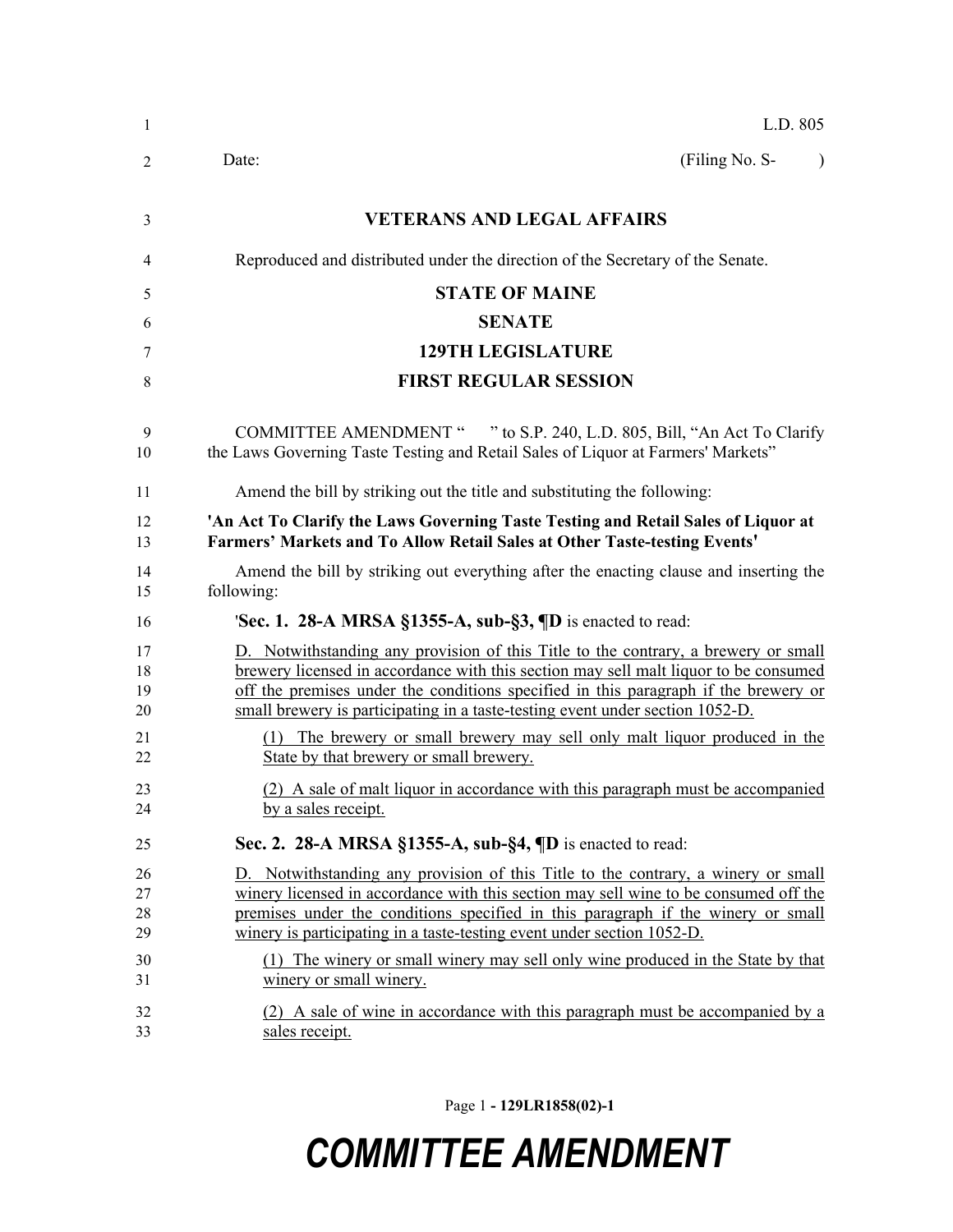| 1                                | Sec. 3. 28-A MRSA §1355-A, sub-§5, ¶I is enacted to read:                                                                                                                                                                                                                                                                                                                                                                                                              |
|----------------------------------|------------------------------------------------------------------------------------------------------------------------------------------------------------------------------------------------------------------------------------------------------------------------------------------------------------------------------------------------------------------------------------------------------------------------------------------------------------------------|
| 2                                | Notwithstanding any provision of this Title to the contrary, a distillery or small                                                                                                                                                                                                                                                                                                                                                                                     |
| 3                                | distillery licensed in accordance with this section may sell spirits to be consumed off                                                                                                                                                                                                                                                                                                                                                                                |
| 4                                | the premises under the conditions specified in this paragraph if the distillery or small                                                                                                                                                                                                                                                                                                                                                                               |
| 5                                | distillery is participating in a taste-testing event under section 1052-D.                                                                                                                                                                                                                                                                                                                                                                                             |
| 6                                | (1) The distillery or small distillery may sell only spirits produced in the State by                                                                                                                                                                                                                                                                                                                                                                                  |
| 7                                | that distillery or small distillery.                                                                                                                                                                                                                                                                                                                                                                                                                                   |
| 8                                | (2) Spirits sold in accordance with this paragraph are subject to the listing,                                                                                                                                                                                                                                                                                                                                                                                         |
| 9                                | pricing and distribution provisions of this Title.                                                                                                                                                                                                                                                                                                                                                                                                                     |
|                                  |                                                                                                                                                                                                                                                                                                                                                                                                                                                                        |
| 10<br>11                         | (3) A sale of spirits in accordance with this paragraph must be accompanied by a<br>sales receipt.                                                                                                                                                                                                                                                                                                                                                                     |
| 12<br>13                         | <b>Sec. 4. 28-A MRSA §1366, as amended by PL 2017, c. 168, §§1 to 3 and</b><br>corrected by RR 2017, c. 1, §19, is repealed.                                                                                                                                                                                                                                                                                                                                           |
| 14                               | Sec. 5. 28-A MRSA §1367, as corrected by RR 2017, c. 1, §20, is repealed.                                                                                                                                                                                                                                                                                                                                                                                              |
| 15                               | Sec. 6. 28-A MRSA §1368 is enacted to read:                                                                                                                                                                                                                                                                                                                                                                                                                            |
| 16                               | §1368. Retail sales and taste testing at farmers' markets                                                                                                                                                                                                                                                                                                                                                                                                              |
| 17<br>18                         | <b>1. Farmers' market defined.</b> For purposes of this section, "farmers' market" has the<br>same meaning as in Title 7, section 415, subsection 1, paragraph A.                                                                                                                                                                                                                                                                                                      |
| 19<br>20<br>21<br>22<br>23<br>24 | 2. Retail sales and taste-testing events at farmers' markets. Subject to the<br>conditions set forth in this section and the applicable bylaws of the farmers' market, a<br>small brewery, small winery or small distillery licensed under section 1355-A or an<br>employee of the licensee who is at least 21 years of age may sell or offer for taste testing<br>at a farmers' market any wine, spirits or malt liquor manufactured in the State by the<br>licensee. |
| 25<br>26                         | <b>3. Conditions.</b> The following conditions apply to retail sales and taste-testing events<br>permitted under this section:                                                                                                                                                                                                                                                                                                                                         |
| 27<br>28                         | A. The licensee shall apply for authorization to conduct retail sales or taste-testing<br>events at farmers' markets using a form prescribed by the bureau and by paying an                                                                                                                                                                                                                                                                                            |
| 29                               | annual fee of \$75. The licensee shall submit the application at least 30 days prior to                                                                                                                                                                                                                                                                                                                                                                                |
| 30                               | the first date when the licensee will conduct retail sales or conduct a taste-testing                                                                                                                                                                                                                                                                                                                                                                                  |
| 31                               | event at a farmers' market;                                                                                                                                                                                                                                                                                                                                                                                                                                            |
| 32                               | B. Prior to each month during which the licensee wishes to conduct retail sales or                                                                                                                                                                                                                                                                                                                                                                                     |
| 33                               | taste-testing events at farmers' markets, the licensee shall provide to the bureau a list                                                                                                                                                                                                                                                                                                                                                                              |
| 34                               | of the date, time and location of each farmers' market at which the licensee intends to                                                                                                                                                                                                                                                                                                                                                                                |
| 35                               | conduct retail sales or taste-testing events and must receive approval from the bureau                                                                                                                                                                                                                                                                                                                                                                                 |
| 36<br>37                         | for that month. The bureau may request a diagram of the layout of each farmers'<br>market at which the licensee intends to conduct retail sales or taste-testing events;                                                                                                                                                                                                                                                                                               |
| 38                               | C. The licensee shall keep and maintain a record of the dates, times and locations of                                                                                                                                                                                                                                                                                                                                                                                  |
| 39                               | the licensee's conduct of retail sales or taste-testing events at farmers' markets under                                                                                                                                                                                                                                                                                                                                                                               |
| 40                               | this section;                                                                                                                                                                                                                                                                                                                                                                                                                                                          |

COMMITTEE AMENDMENT " " to S.P. 240, L.D. 805

Page 2 **- 129LR1858(02)-1**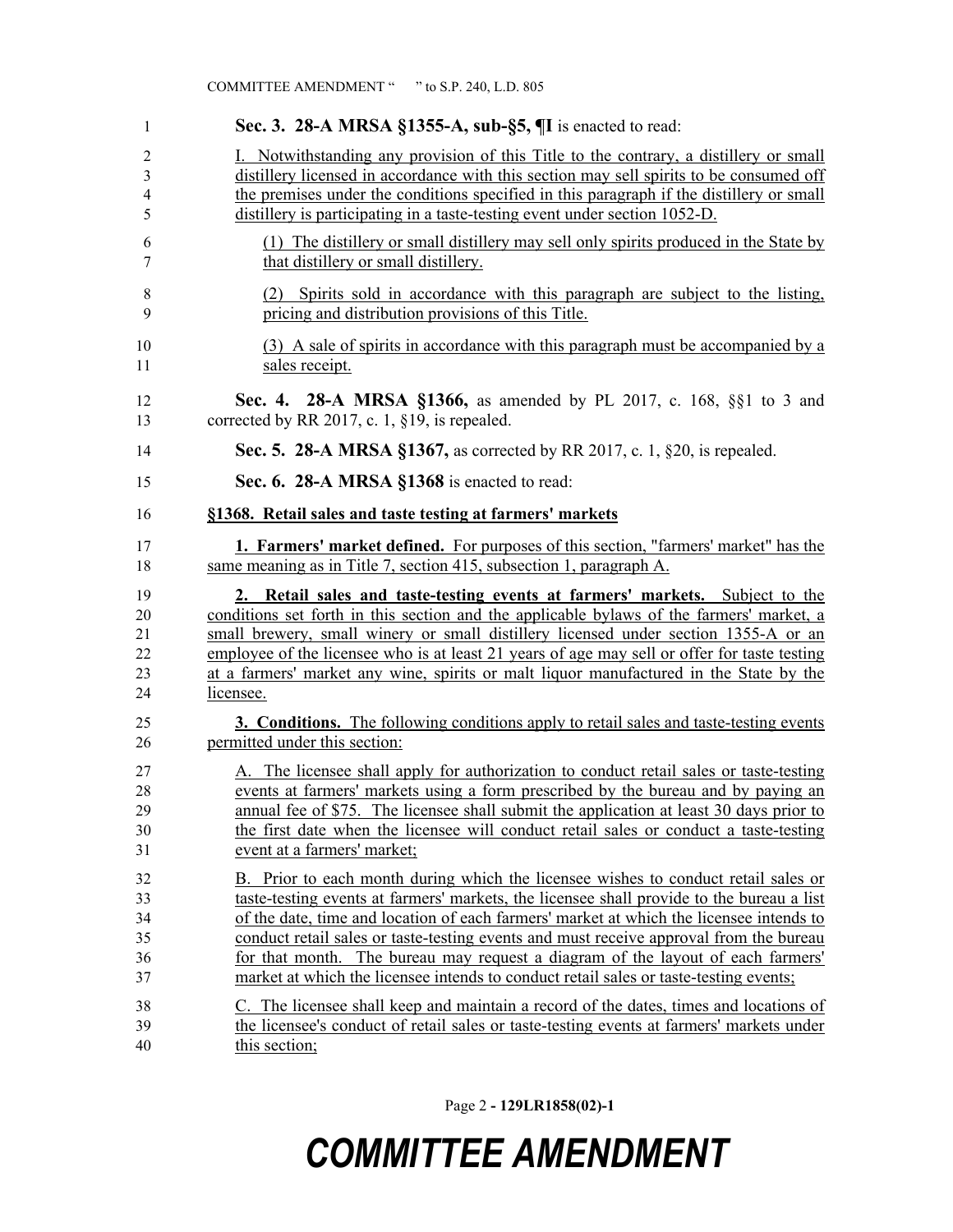- D. The farmers' market must consist of at least 6 separate stalls or booths that sell farm or food products, not including liquor, and must be authorized by the bureau under subsection 4;
- E. The stall or booth operated by the licensee at the farmers' market is considered part of the licensed premises of the licensee for purposes of this chapter;
- F. All wine, spirits and malt liquor for retail sale must be prepackaged and sold by the bottle or case. The holder of a small distillery license may provide spirits for sale at a farmers' market in the same manner as permitted under section 1355-A, subsection 5, paragraph G;
- G. The licensee may not charge a fee for samples at a taste-testing event under this section and may not serve spirits, wine or malt liquor to a minor or an individual who is visibly intoxicated. The licensee may not serve a taste-testing sample of more than 4 ounces of malt liquor, 1 1/2 ounces of wine or 1/2 ounce of spirits and may not serve an individual more than 6 samples per day; and
- H. All activities authorized under this section must be conducted within the hours of retail sales established in this Title and may not be conducted in any municipality 17 where on-premises and off-premises sales are not allowed pursuant to chapter 5.
- **4. Farmers' market authorization.** At least 30 days prior to the sale or taste testing of wine, spirits or malt liquor, a farmers' market must obtain municipal approval to sell or conduct taste testing of wine, spirits and malt liquor under this section. If the farmers' market is held on private property, the application must include a written statement signed by the owner of the property permitting the sale or taste testing of wine, spirits or malt liquor in accordance with this section.
- **5. Rules.** The bureau may adopt rules to carry out the purposes of this section. Rules adopted pursuant to this subsection are routine technical rules as defined in Title 5, chapter 375, subchapter 2-A.'
- 

#### **SUMMARY**

- This amendment strikes and replaces the bill, which is a concept draft. This amendment combines, clarifies and removes several inconsistencies in the laws governing the retail sale and taste testing of Maine-manufactured liquor at farmers' markets.
- As in current law, under the amendment a licensed Maine small brewery, small winery or small distillery may conduct retail sales or taste-testing events at a farmers' market subject to the applicable bylaws of the farmers' market. The amendment clarifies that approval from the Department of Administrative and Financial Services, Bureau of Alcoholic Beverages and Lottery Operations and the municipality where the farmers' market will be held is required for both retail sales and taste-testing events. The amendment removes the provision of current law that limits to 2 the number of taste-testing events that may be held by a licensee at a farmers' market each month.
- The amendment eliminates the provisions of current law that allow a Maine brewery, winery or distillery that produces more than 50,000 gallons per year, which is not

Page 3 **- 129LR1858(02)-1**